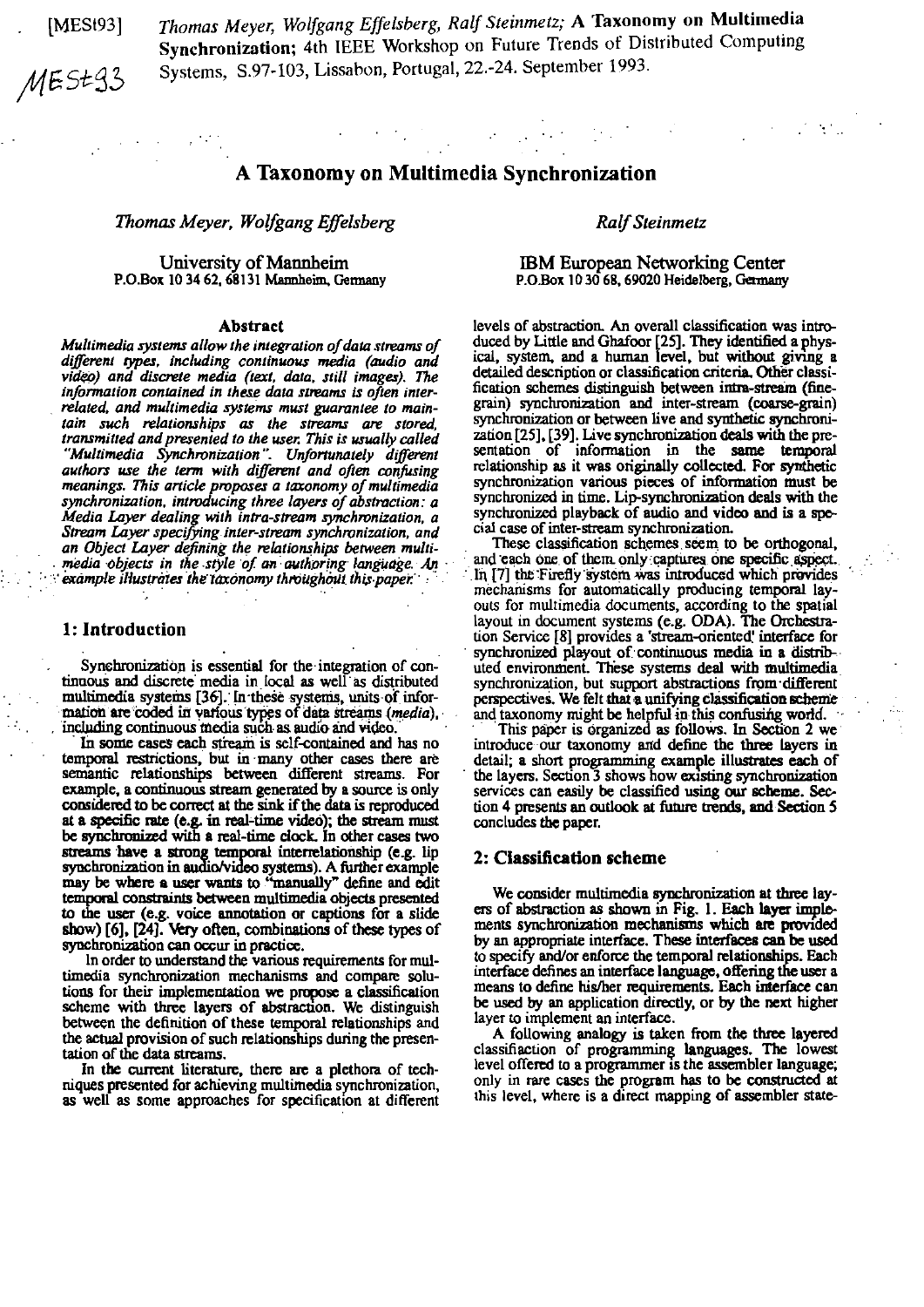ments to machine instructions. At the intermediate level we find imperative programming languages such as C or Pascal. In many cases programmers (and in particular systems programmers) use these languages to solve their problems. These languages are compiled or interpreted to an assembler level. An example of the highest level would be fifthgeneration database query languages, such as SQL, or object-oriented languages, such as Smalltalk. The programmer (and in particular the application programmer) can use these languages to specify in a descriptive way what the problem is; the system then translates them into lower-level language statements to be executed by the machine.



Fig. 1: Classification scheme

For each layer typical objects and operations on these objects are described in the following. The semantics of the objects and the operations are the main criteria for assigning them to one of the layers.

A detailed programming example derived from a real interface provided by a real product, prototype, or standard demonstrates how synchronization can be achieved through this layer. The scenario for the programming example is to display subtitles at predefined times during the playout of a digital movie. **College**  $\ddot{\phantom{a}}$  .

#### 2.1: Media layer

We assume that all media are digital and represented as data in pieces of memory in the system. Each media stream can be segmented into a sequence of logical data units (LDUs) depending on the granularity of the medium [39]. The syntax and the encoding of the individual LDUs is determined by the multimedia devices. In general these devices provide interfaces specific to the capabilities of the device.

At the Media Layer an application operates on a single continuous media stream, which is treated as a sequence of LDUs. We define the structure of an LDU as follows:

```
struct {
  long time;
  char *buffer;
) LDU:
```
The attribute buffer refers to a pre-allocated area of memory where data will be stored. This data for example can be captured from a video device. The processing of the LDUs is limited to media-specific time constraints  $(e.g. 25)$ 

video frames/second with one frame being a LDU). Therefore, the attribute time defines the appropriate playout time for this LDU. References to absolute or relative time (e.g. Logical Time System [4]) can be used. For example the frame number of the corresponding frame.

The concept of the LDUs is useful to encapsulate the device-specific implementations of a unified interface that provides operations like read(devicehandle, LDU) and write(devicehandle, LDU) to process LDUs. Systems like, ActionMedia/II's audio-video kernel [16], or the audio device in the SunSPARC station [40] provide corresponding interfaces.

To set up a continuous media stream an application often executes a process for each stream in a fashion similar to the following example:

```
window = open("Videodevice");move = open("File");while (not eof(movie))
                       \sqrt{2}read(movie, &ldu);
  if (ldu.time == 20)print("Subtitle 1");
  else if (ldu.time == 26)
     print("Subtitle 2");
  write(window, 1du);close(window);
close(movie);
```
The process reads and writes LDUs in a loop for as long as data is available. Synchronous playout of a subtitle is achieved by testing the attribute time of the LDUs for the necessary value.

At this layer an application is responsible for the intrastream synchronization by using flow-control mechanisms between a producing and a consuming device [33]. If multiple streams are running in parallel, then the sharing of resources may effect their real-time requirements. Usually a resource reservation and management scheme allows for the appropriate quality of service to guarantee intra-stream synchronization [42]. The operating system(s) schedule(s) the corresponding process in real-time [28], in distributed systems the networking components are taken into account [3],[10]. Another approach introduced by Little calculates a 'playout schedule' for the individual LDUs in respect to the bandwidth limitations [26]. In the special case of lip synchronization the interstream synchronization can be provided easily, where simultaneous audio and video frames are interleaved within the same LDU (e.g., ActionMedia-II's audio-video support system [16] and the MPEG data stream [20]). Finally, the synchronous playout of discrete media is a task to be performed by the application.

#### 2.2: Stream layer

The Stream Layer allows the application to operate on continuous media streams as well as on groups of media streams. In a group all streams are presented in parallel by using mechanisms for inter-stream synchronization. Continuous media is seen as a data flow with implicit time constraints, individual LDUs are not visible. These so called streams are executed in a real-time environment (RTE) where all processing is constrained by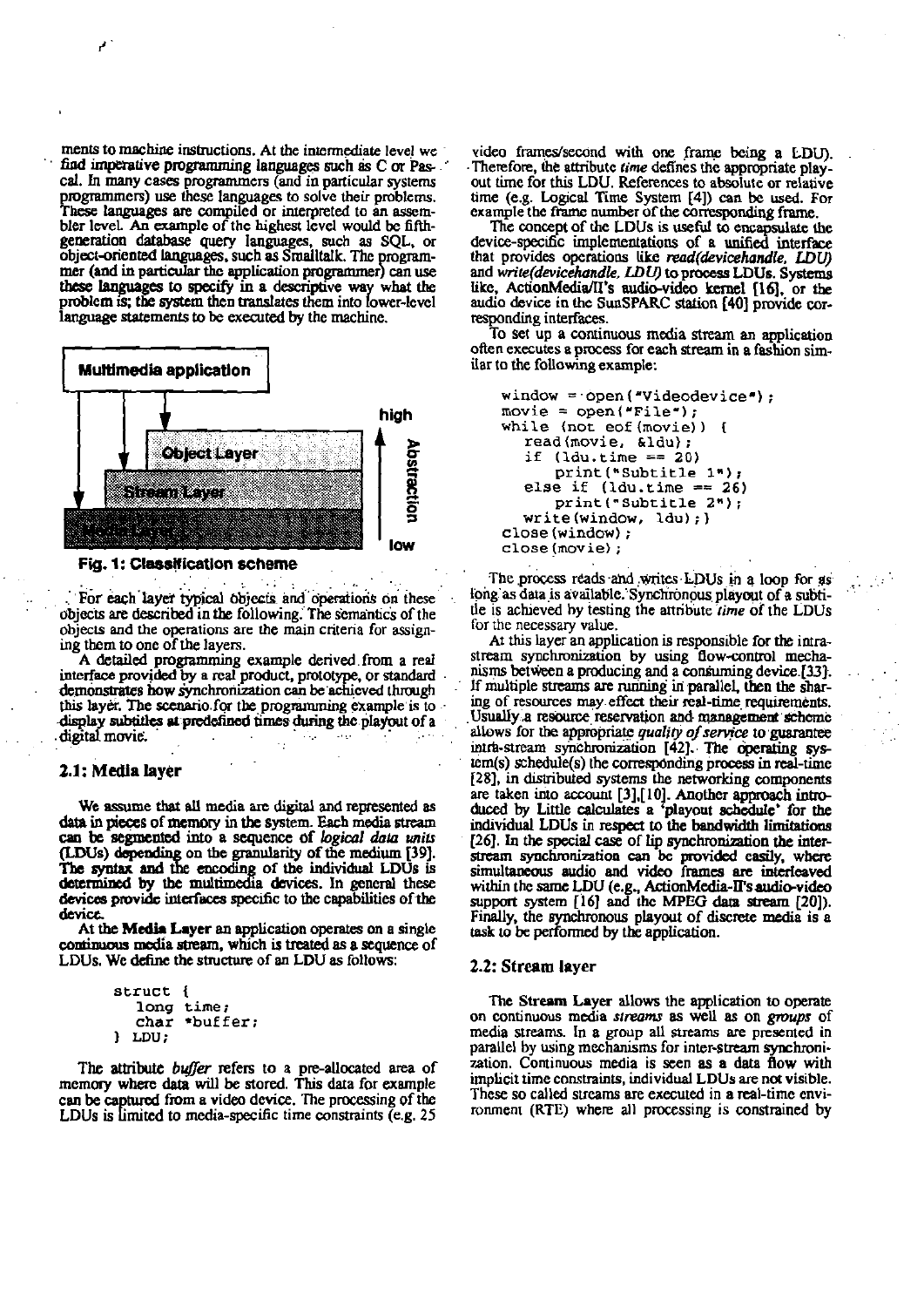well defined time specifications [12]. On the other hand the applications themselves are executed in a non real-time environment (NRTE) where the processing of events is controlled by the operating system scheduling policies. Typical operations invoked by an application to manage streams and groups from the NRTE are: start(stream), stop(stream), creategroup(listofstreams), start(group), and stop(group). The interaction with discrete media is performed via the attachment of events to the continuous media streams (e.g. setcuepoint(stream/group, at, event)). Such an event is sent to the application whenever the stream reaches the specified point during playback. Once a event passes from the RTE to the NRTE it's time values become meaningless, i.e. discrete media have explicit time constraints. At this layer the application is furthermore in charge of any discrete media processing. This leads to different application interfaces for continuous and discrete media.

The Sync/Stream Subsystem of IBM's Multimedia Presentation Manager for OS/2 provides a set of services which can be used to implement data streaming and synchronization. This subsystem, which can be understood as the RTE, is comprised of the Sync/Stream Manger (SSM) and several stream handlers [17]. Stream handlers are responsible for controlling the continuous data flow in realtime. The SSM provides a resource management and controls the registration and activities of all stream handlers.

The following programming example uses the string command interface provided by the MMPM.

 $\mathcal{A}_{\rm{max}}$  ,  $\mathcal{A}_{\rm{max}}$ open digitalvideo alias ex load ex video.avs setcuepoint ex at 20 return 1 setcuepoint ex at 26 return 2 setcuepoint ex on. play ex

 $\mathcal{L}_{\mathcal{A}}$ 

switch readevent() { case 1: display("Subtitle 1") case 2: display("Subtitle 2")

In MMPM/2 inter-stream synchronization for synchronized playback of multiple stream within a group is achieved by a master/slave algorithm, where one stream (the master) controls the behavior of one or more subordinate streams (the slaves). The skip/pause algorithm introduced in [4] gives a detailed discussion in the implementation of such an behavior. This synchronization mechanism in ACME [2] as well as the Orchestration Service [8] (see programming example) support stream layer abstractions for distributed multimedia systems.

```
Orch.request(&sid, listofvcids);
Orch.Prime.request(sid);
Orch. Eventrequest (sid, vcid, event);
```
Orch.Stop(sid);

The Stream Layer abstraction was derived from the abstraction normally provided by the integration of analog media in the computer system. In the Muse and Pygmalion system of MIT's Project Athena [14] or in the DiME [39] system continuous media was routed over separated channels through the computer. The connected devices could. be controlled by sending commands via the RS-232C interface to start and stop the media streams. In such systems live synchronization between various CM stream is directly performed by the dedicated processing devices.

# 2.3: Object layer

٠.

The differences between discrete and continuous media are hidden by a common application interface provided by the Object layer. This layer allows for simpler and exact specification of playout sequences, where each media object relates to a time axis and defines a sequence of events. From our understanding the abstractions are similar to the 'object model' presented in [35].

Authoring systems often use a script language for sequencing and composition of inter-object relationships (Apple's Lingo [9] and IBM's Audio Visual Authoring Language  $[15]$ ). They have all in common that an author has to specify synchronized actions in relationship to a global time. As the following sample demonstrates, these languages are imperative, which means that the author has to be aware of the synthetic synchronization. The complexity increases dramatically, if more than one continuous media stream is simultaneously played back.

```
DPLAY "movie.avs"
WAIT 20
SAY "Subtitle 1"
WAIT 6<br>SAY "Subtitle 2"
WAIT 'on video termination'
```
Multimedia documents are declarative, because they support an author in a way where he/she simply describes the animation without knowledge of the synchronization mechanisms. As building blocks, media objects (content) allow for construction of complex multimedia objects (content including presentation attributes). Templates incorporate the definition of fuzzy time constraints between the multimedia objects according to the application and users' needs. The application operates on the composition of presentation objects in terms of assembling playout sequences, the definition of the exact temporal relationship has not to be defined explicitly. Alternative actions and tolerances depending on the quality, time, and space are key features of this environment. Apart from the composition, all elements at the application interface including the operations for shrinking and stretching of objects in time are visible [7]. These operations are used during a layout process where the tem-<br>plates are formatted according to the applications'<br>requirements and the available resources at the executing system. HyTime [19] and HyperODA [5] allow, to some extent, for such a flexible abstract specification.

For the presentation of a multimedia document an appropriate runtime environment is necessary  $[41]$ . As introduced by Markey [27] one solution, to execute a HyTime document, could be to use the forthcoming  $MHEG<sup>1</sup>$  standard [20], [30].

<sup>1.</sup> The acronym MHEG is used for the Multimedia Hypermedia Expert Group.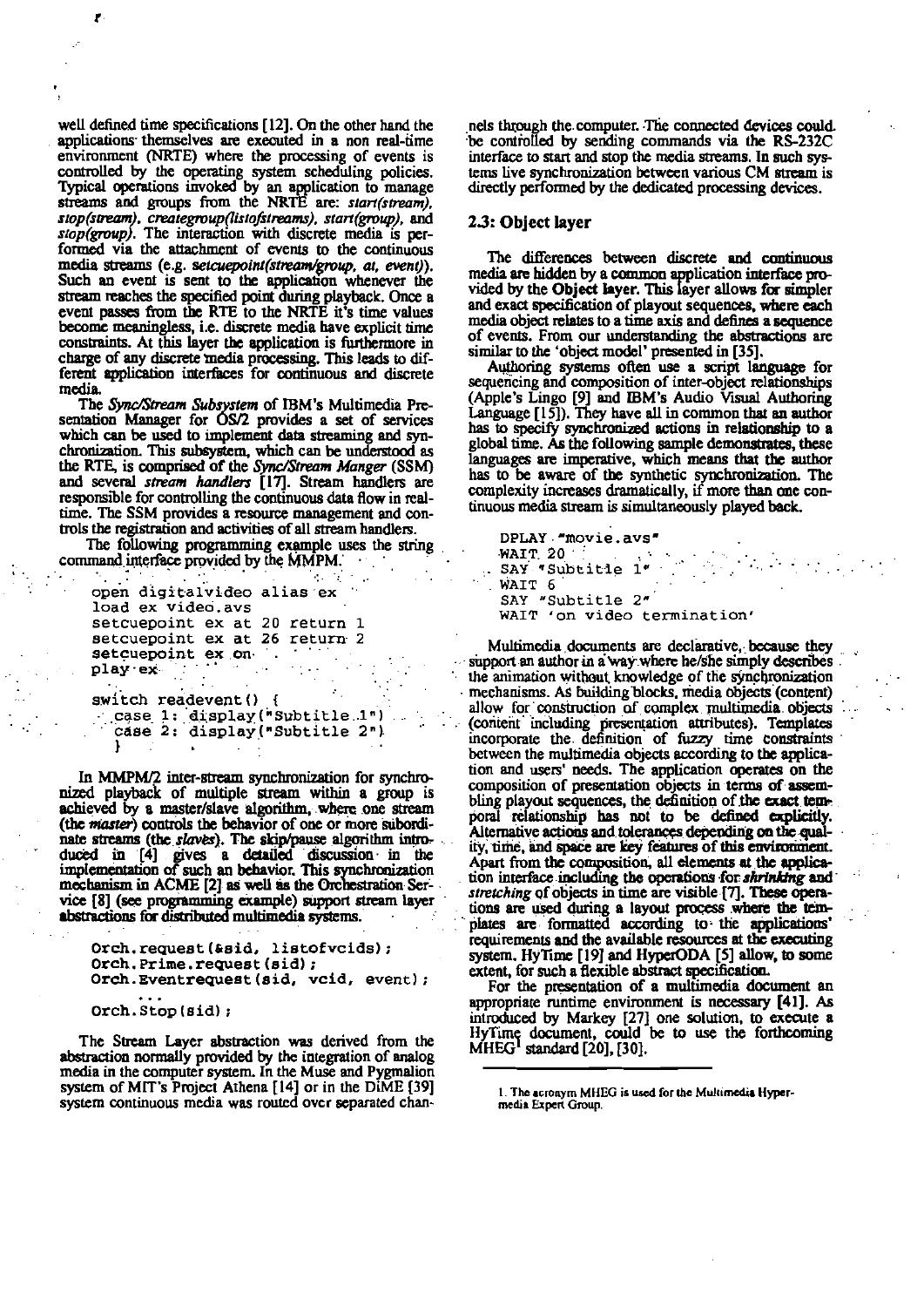The scope of the first part of this standard is the coded representation of final form multimedia and hypermedia information objects. The so called MHEG objects' deal with the coded representation of the multimedia document and are conceived for the interchange between applications. An MHEG engine parses, encodes, interchanges, decodes, and interprets MHEG objects. In an application the objects are in certain preparation states (not ready, ready) or in running states: (running, not running). The MHEG engine evaluates these statuses and performs operations (actions) like prepare, run, stop, or destroy on these objects.

MHEG links are used to specify spatial temporal and conditional relations between MHEG objects. An MHEG link is directional and connects one source object with one or more linked objects (Fig.2). The MHEG engine triggers links by the modification of a status evaluation of the source object.



#### Fig.2: Definition of an MHEG link

In the following we give an rudimentary example of how our scenario might be coded in the upcomming MHEG standard.

```
Composite {
start-up link
viewer start-up
viewer-list
   Viewer1: reference to Component1
   Viewer2: reference to Component2
   Viewer3: reference to Component3
Component1
   reference to content "movie.avs"
Component2
   reference to content "Subtitle1"
Component3
   reference to content "Subtitle2"
Link1
   "when timestone status of Viewer1
   becomes 26 then start Viewer2"
Link2
   when timestone status of Viewerl
   becomes 26 then start Viewer3*
Î
```
The composite object acts as a 'container' to group a set of MHEG objects. The viewer object is a virtual view of a referenced component object. Finally, the timestone is an identified marker for a temporal position. The identifier is loaded by the MHEG engine into the timestone status whenever the presentation of a component meets the marker. Link! and Link2 are triggered by the timestone status to start the viewer as required by the application.

### 3: Use of the layered classification

The classification scheme has demonstrated that several layers of abstraction can be identified in the existing approaches of multimedia synchronization mechanisms. Fig.3 illustrates how the different kinds of synchronization relate to our classification.



#### Fig.3 Taxonomy of available abstractions

The intra-stream synchronization at the Media Layer supports basic mechanisms for continuous media streams, which means that applications using this abstractions have to implement many of the synchronization inechanisms themselves (e.g. Heidelberg Distribu-<br>tion Service [13], [39] and the X-Movie system [21]). Synthetic synchronization, which is located in the Object Layer, hides most of the synchronization mechanisms from the application. But, these powerful abstractions are not applicable for all kind of applications.

In audio/video conferencing systems (e.g. BERKOM<br>Multimedia Collaboration Service (BERKOM-MMC) [1]) the application enables the user to setup connections between one or more participants, intra as well as interstream synchronization is needed, because the audio and video data has to be collected in real-time from mircrophones and cameras. Therefore, the live synchronization as provided through the mechanisms at the Stream Layer is the preferred method. These applications normally do not deal with synthetic synchronization.

On the other hand the definition and delivery of complex relationships in time [11], [24] and space is a task for authoring applications. Therefore, authoring and hypermedia systems (e.g. MacroMind Director [9]) use the synthetic synchronization mechanisms in the Object Layer.

Finally, joint viewing and joint-editing applications need additional synchronization mechanisms, which are not in the scope of our understanding of temporal relationships as introduced at section 1 in this paper. These mechanisms have to guarantee the integrity of data structures and may be achieved by ordering events as discussed in [22], [34], and [23]. In this other context, synchronization applies to the notion of a well defined interaction between various users and applications.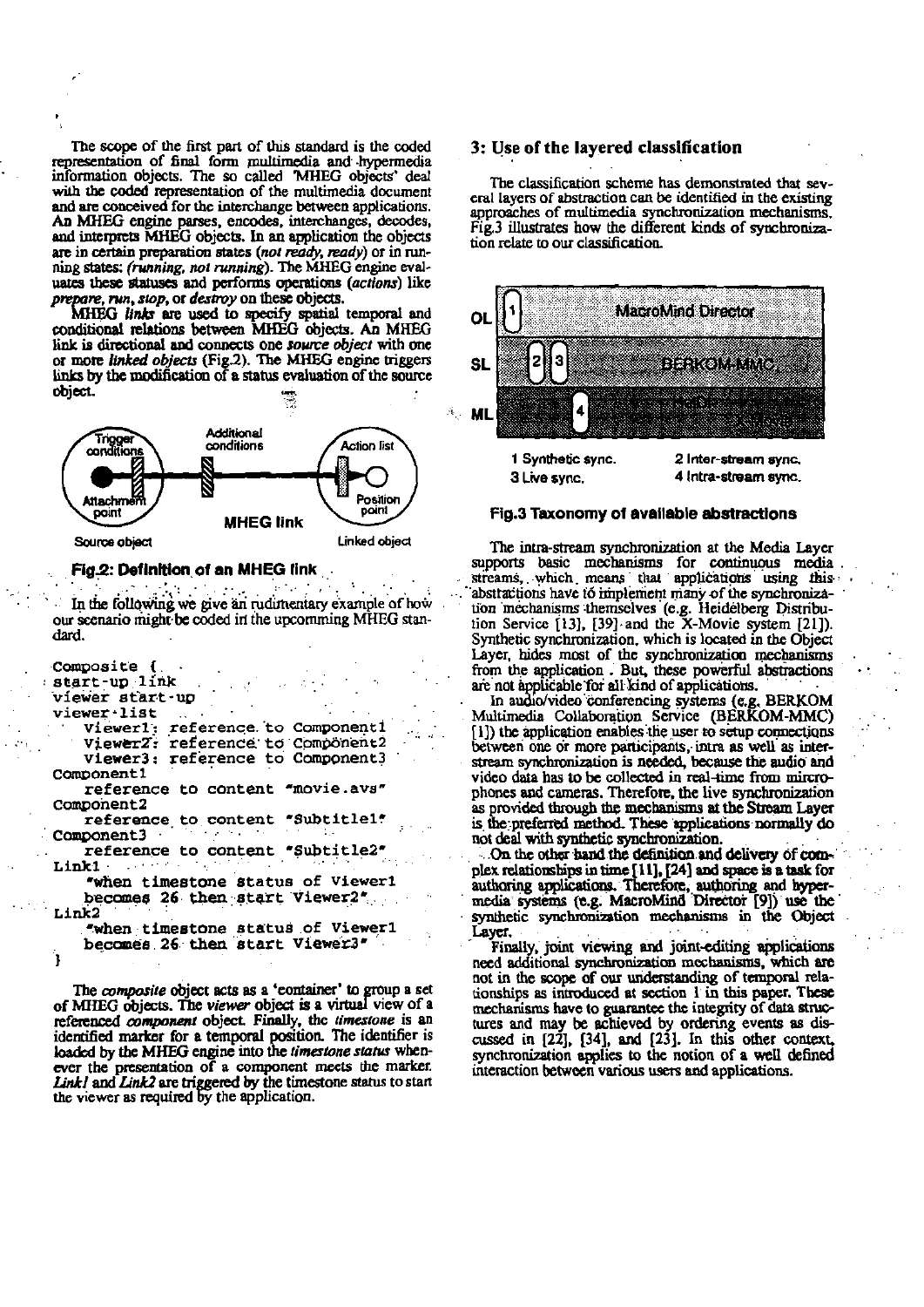### 4: Future trends

Synchronization has been a key issue in multimedia systems since at least five years. In this time span some major advances in research and development concerning the media relationships have taken place, as also pointed out through this paper all operational systems include component(s) and/ or algorithm(s) to assure some kind of temporal relationships. Nevertheless, we still encounter work to be done which we understand as the natural evolution from the already achieved results and actual work in progress towards the required and open issues, we want this to be known as the future trends in multimedia synchronization.

#### 4.1: Abstraction

The major issue of this papers relates to the taxonomy of synchronization techniques developed in order to understand different approaches, to identify more easily their mutual relationships and to clarify the notion of abstraction in this area. From the evolutionary point of view, we encounter a first trend related to the increase of abstraction. While intra-stream synchronization between the individual LDUs was the first issue to take into account, afterwards we addressed the key issue of inter-stream synchronization at the Stream Layer. Today, considerable work in the research community is devoted to appropriated class hierarchies and multimedia objects [41], [38]. The future trend covers aspects of platform independency leading to this Object Layer in our taxonomy. It is still a matter of research to find out the most suitable approach(es) at this level. This trend involves the programming of applications making use of the before mentioned abstractions as shown in section 3.

#### 4.2: Real-time requirements

 $\mathcal{L}^{\text{max}}_{\text{max}}$  and  $\mathcal{L}^{\text{max}}_{\text{max}}$ Recent exhaustive human perception experiments revealed a not well studied peculiarity of multimedia synchronization, the detailed notion of defined skew values as quality of service (QoS) parameters [37]. In most of the existing system, synchronization is either achieved by an as good as possible or an be exact in-sync methapher. As the above mentioned experiments showed, in this context the notion of correctness from the human perception point of view must be redefined. As an example take lip synchronization which applies between audio and video: An artificially introduced 40 ms skew value between audio and video was shown to have the same quality from the human perception point of view as no skew at all. Therefore it turns out, that between the various type of media certain skew values expressed as a QoS parameter can be easily tolerated. The trend goes from hard to weak real-time requirements of the skew. While the QoS parameters have often been dictated they will more and more often been negotiated between the involved components.

A similar trend can be observed in the resource reservation area: We observe a move from very telephone call oriented approaches known as guaranteed towards the best effort solutions. This allows for a higher continuous media workload on the basis of the same resources.

#### 4.3: Media streams

The most often mentioned media streams to be synchronized are audio and video. Early implementation as well as most of the CD-ROM based approaches multiplex these data streams, it is also known as file interleaving and interleaved files. Often audio and video are also transmitted over the same communication channel and treated as a single connection. This approach alleviates the end-systems to take care of any eventually occurring synchronization error. But, it does not allow to save system resources and it does not provide the ultimate flexibility to control each data stream individually. Therefore, individual streams have become the atomic entity to be able to control at the Stream Layer.

Apart from the multiplexing issue, most of the systems focused on either synchronized audio and video, or combinations of continuous media data like audio with some discrete media. This latter is usually performed by issuing some user defined events at a certain point in time with respect to the related continuous media, i.e., the continuous media stream serves as master. In more complex scenarios more kinds of media streams exist, and they have to be supported by the provided mechanisms. The evolution goes from the synchronization of some media data (often just two kinds of media) towards any kind and amount of media data.

# 4.4: Media data propinsi personal personal personal personal personal personal personal personal personal per<br>Personal personal personal personal personal personal personal personal personal personal personal personal pe

As another fundamental issue we must consider the trend towards an integration of synchronization into distributed multimedia systems. While in the very beginning each application had by itself to take care of synchronization, this burden has been alleviated by a system based support which is often part of some so called extensions. This evolution took place because very dissimilar applications had to perform similar synchronization tasks and therefore must include a similar processing. At the time being still sophisticated synchronization processing remains at the application level. We encounter a well defined trend towards the incorporation of all these feature into the system rather than being part of the applications.

Today's multimedia systems and system environments like Apple QuickTime [9], Microsoft Multimedia Extensions [29], and IBM Multimedia Presentation Manager/2 [17] contain synchronization mechanisms for being applied in the local domain. First networked systems like the IBM Ultimedia Server cover some synchronization issues in a distributed environment. Research project more often deal with networked than with local solutions only. The direction shows from local towards the distributed approaches.

Synchronization issues covering various computers have most often been introduced in the context communication systems or sometimes together with database systems. This is too specialized because the same algorithms and features are used in the local as well as in the networked environment: The notion of a stream with the source and the sinks applies, e.g., to a local as well as a distributed scenario. We encompass the trend from the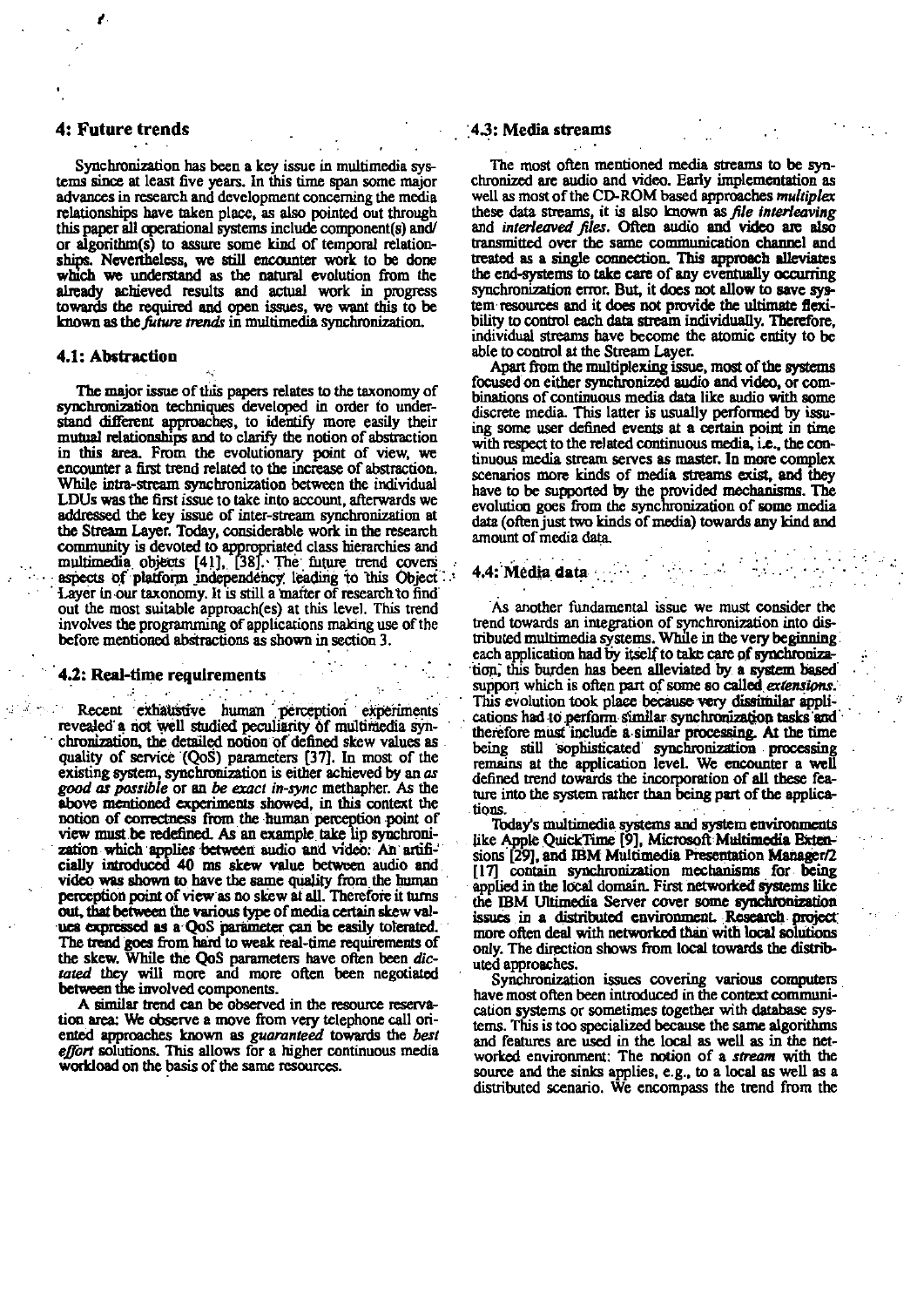specialized networked or database driven approach to a generic system support as extension to the operating system or even as integral part of it.

### 5: Conclusion

We have introduced a layered classification scheme for multimedia synchronization. The three layers are the Media Layer for intra-stream synchronization, the Stream Layer for inter-stream synchronization and the Object Layer for authoring complex multi-stream multimedia applications. At each layer objects and operations are defined. Each layer can be accessed directly by the application or indirectly through higher layers.

The criteria for our classification were derived from the analysis of present work in standards (e.g., MHEG [20],<br>HyTime [19]), prototypes (e.g. ACME [4], Orchestration<br>Service [8]), and products (e.g. Multimedia Extensions for<br>Windows [29], MMPM/2 [17]). We gave examples how existing multimedia systems and their interfaces can be easily classified using our scheme, and at what level of abstraction the upcoming standards can be placed.

We are now in a position to extent our work to propose precise application interfaces with generic features at each layer, and to define the mapping of objects and operations at layer n to the interface of layer n-1.

References [1] Michael Altenhofer, Jürgen Dittrich, Rainer Hammerschmidt, Ralf G. Herrtwich, Thomas Käppner, Carsten<br>Kruschel, Ansgar Kueckes, Thomas Steinig: The BERKOM Multimedia Collaboration Service, Proceedings of the 1st ACM International Conference on Multimedia, Anaheim, USA (CA), 1-6 Aug., 1993.

[2] David Anderson, Pamela Chan: Toolkit Support for Multiuser Audio/Video Applications, Proceedings of the 2nd International Workshop on Network and Operating System Support for Digital Audio and Video, Heidelberg, Nov. 18-19, 1991, Lecture Notes in Computer Science, Springer Verlag, vol.614, 1992, pp.230-241.

[3] David P. Anderson, R. G. Herriwich, C. Schaefer<br>(1990) SRP: A Resource Reservation Protocol for Guaran-David P. Anderson, R. G. Hernwich, C. Schaefer teed-Performance Communication in the Internet. Report No. TR-90-006, International Computer Science Institute, Berkeley, February 1990.

[4] David P. Anderson, George Homsy: Synchronization Policies and Mechanisms in a Continuous Media I/O Server.<br>International Computer Science Institute, Technical Report no. 91-003, Berkeley, 1991.

[5] Wolfgang Appelt: *HyperODA*, ISO/IEC/JTC1/SC18/<br>WG3.

[6] Gerold Blakowski, Huebel, Langrehr: Tools for Specifying and Executing Synchronized Multimedia Presentations, 2nd International Workshop on Network and<br>Operating System Support for Digital Audio and Video,<br>Heidelberg, Nov. 18-19, 1991. [7] M. Cecelia Buchanan, Polle T. Zellweger: Automatic Temporal Layout Mechanisms, Proceedings of the 1st ACM International Conference on Multimedia, Anaheim, USA (CA), 1-6 Aug., 1993.

[8] Geoff Coulson, Francisco Garcla, Andrew Campbell, David Hutchison; Orchestration Services for Distributed Multimedia Synchronisation; Proceedings of the 4th IFIP International Conference on High Performance Networking (hpn), Liège, Belgium, 14-18 Dec. 1992.

[9] David L. Drucker, Michael D. Murie: QuickTime Handbook, published by HAYDEN, ISBN: 0-672-48533-0, 1992.

[10] Domenico Ferrari: Design and Application of a Delay Jitter Control Scheme for Packet-Switching Inter-<br>networks, Proceedings of the 2nd International Workshop on Network and Operating System Support for Digital<br>Audio and Video, Heidelberg, Nov. 18-19, 1991, Lecture<br>Notes in Computer Science, Springer Verlag, vol.614, 1992, pp.72-83.

[11] C. L.Hamblin: Instants and Intervals, Proceedings of the 1st Conference of the International Society for the Study of Time, Editor J.T.Fraser et.al., Springer Verlag, 1972, pp.324-331.

[12] Ralf. G. Herrtwich: An Architecture for Multimedia Data Stream Händling and Its Implication for Multime-<br>dia Transport Service Interfaces, 3rd IEEE Workshop on Future Trends of Distributed Computing Systems, Taipei, April 1992.

[13] Ralf G. Hernwich: The HeiProjects: Support for Distributed Multimedia Applications, IBM Technical Report 43.9206, IBM European Networking Center, Heidelberg, Germany, 1992.

[14] Matthew E. Hodges, Russel M. Sasnett, Mark S. Ackermann: A Construction Set for Multimedia Applications, IEEE Software Magazine, Jan. 89, pp.37-43.

[15] IBM Cooperation: Audio Visual Connection User's Guide and Authoring Language Reference, Version 1.05; IBM Form S15F-7134-02, August 1990.

[16] IBM Cooperation: ActionMedia/II - Technical Ref*erence*, Version 1.0, 1992.

[17] IBM Cooperation: IBM Multimedia Presentation<br>Manager Programming Reference and Programming<br>Guide 1.0, IBM Form: S41G-2919-00 and S41G-2920-00, Mar. 1992.

[18] ISO/IEC JTC1/SC29: Information Technology -Coding of Moving Pictures and Associated Audio for Digital Storage Media up to about 1.5 Mbit/s, Draft International Standard ISO/IEC DIS 11172, 1992.

[19] ISO/IEC JTC1/SC18; International Standard: Information Technology - Hypermedia/Time-based Structuring Language (HyTime); ISO/IEC CD 10744, April 1991.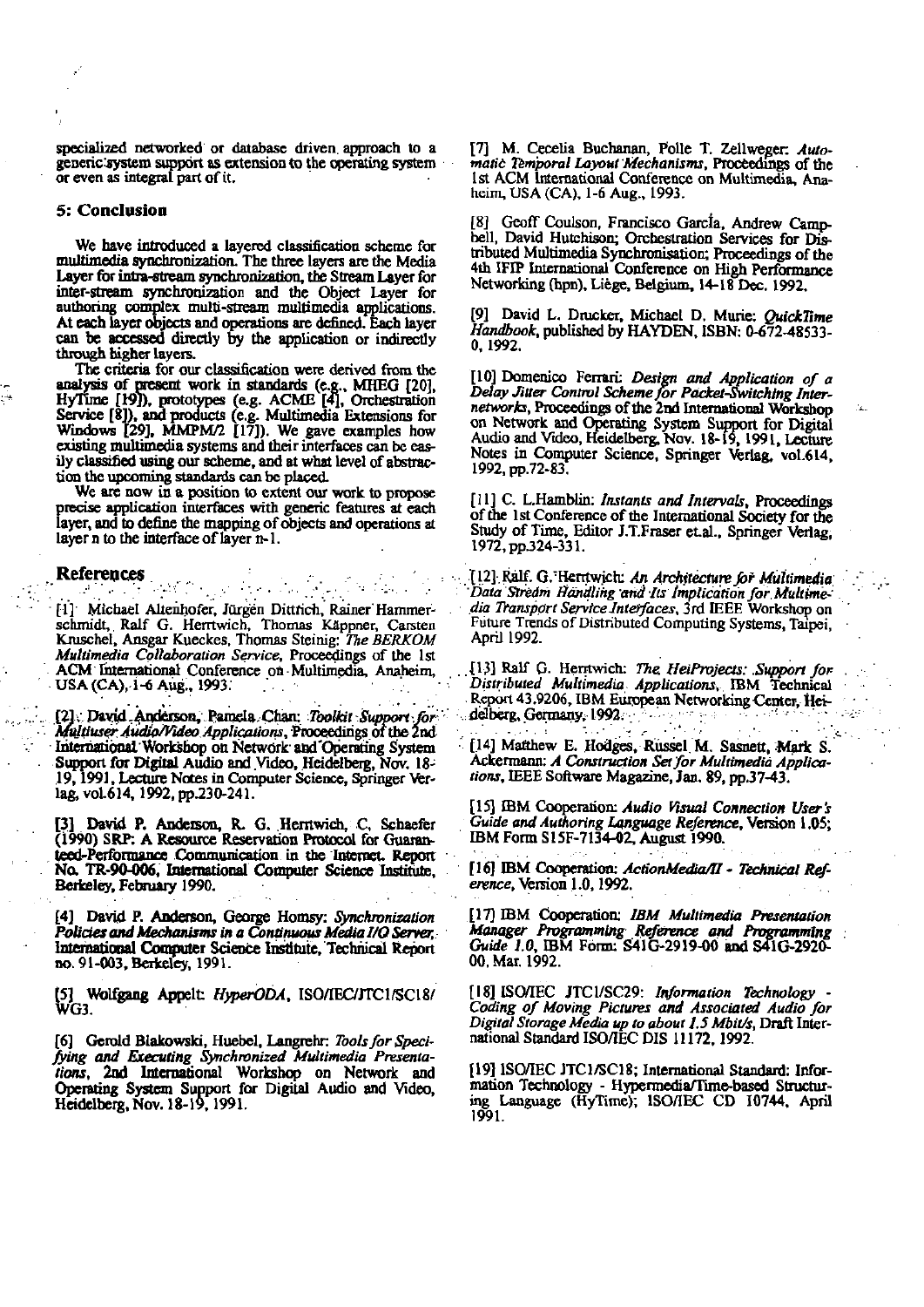[20] ISO/IEC JTC1/SC29/WG12: Information Technology -Coded Representation of Multimedia and Hypermedia.<br>Information Objects - Part 1: ASN.1 notations, MHEG<br>Working Document, Version 7, 19. Oct. 1992.

[21] Bernd Lamparter, Wolfgang Effelsberg: X-Movie: Transmission and Presentation of Digital Movie under X, Proceedings of the 2nd International Workshop on Network and Operating System Support for Digital Audio and Video,<br>Heidelberg, Nov. 18-19, 1991, Lecture Notes in Computer Science, Springer Verlag, vol.614, 1992, pp.72-83.

[22] Lesli Lamport: Time, Clocks, and the Ordering of Events in Distributed Systems, Communications of the ACM, vol.21, July 1978.

[23] L. Li, L. Lamont, A. Karmouch, N. Georganas: A Distributed Synchronization Control Scheme in A Group-oriented Conferencing System, Proceedings of the 2nd<br>International COnference on Broadband Islands, Athens, Greece, 15-16 Jun., 1993, pp.115-124.

[24] Thomas D.C. Little, A. Ghafoor: Synchronization and Storage Models for Multimedia Objects, IEEE Journal on Selected Areas in Communication, vol.8, no.3, Apr. 1990, pp. 413-427.

[25] Thomas D.C. Little, Arif Ghafoor: Network Considerations for Distributed Multimedia Objects Composition and Communication, IEEE Network Magazine, vol.4 no.6, Nov. 1990, pp. 32-49.

[26] Thomas D.C. Little: Protocols for Bandwidth-Constrained Multimedia-Traffic, Proceedings of the 4th IEEE ComSoc International Workshop on Multimedia Communications, Monterey (CA), USA, pp.150-159, 1-4 April 1992.

[27] Brian D. Markey: Emerging Hypermedia Standards: Hypermedia Marketplace Prepares for HyTime and MHEG,<br>(U.S.) Assistant Secretary of Defense (Production and Logistics), Washington, DC, PB92-120328, 1991.

[28] Andreas Mauthe, Werner Schulz, Ralf Steinmetz; Inside the Heidelberg Multimedia Operating System Support: Real-Time Processing of Continuous Media in OS/2; IBM Deutschland GmbH, Technical Report no. 43.9214,  $1992$ ,  $1992$ 

[29] Microsoft Corporation: Microsoft Windows Multimedia Authoring and Tools Guide, Microsoft Windows, Programmer's Reference Library, 1991.

[30] Roger Price: MHEG: An Introduction to the future International Standard for Hypermedia Interchange, Proceedings of the 1st ACM International Conference on Multimedia, Anaheim, USA (CA), 1-6 Aug., 1993.

[31] Kaliappa Ravindran: Real-time Synchronisation of Multimedia Data Streams in High Speed Packet Switching<br>Networks, Proceedings of the Worshop on Multimedia<br>Information Systems (MMIS'92), IEEE ComSoc, Tempe (AZ), USA, February 1992.

[32] P. Venkat Rangan, Srinivas Ramanathan, Harrick M. -Vin, Thomas Kappner: Media Synchronization in Distributed Multimedia File Systems, Proceedings of the 4th IEEE ComSoc International Workshop on Multimedia Communications, Monterey (CA), USA, 1-4 April 1992, pp.315-324.

[33] Srinivas Ramanathan, Venkat Rangan: Feedback techniques for intra-media continuity and inter-media synchronization in distributed multimedia systems. Computer Journal, 1993, vol.36, no.1, pp.19-31.

[34] Kurt Rothermel, Gabriel Dermler: Synchronization in Joint-Viewing Environments, Proceedings of the 3rd International Workshop on Network and Operating System Support for Digital Audio and Video, San Diego (CA), USA, Nov. 12-13, 1992, pp.97-109.

[35] Ralf Steinmetz: Synchronization Properties in Multimedia Systems, IEEE Journal on Selected Areas in Communication, vol. 8, no. 3, April 1990, pp. 401-412.

[36] Ralf Steinmetz, Multimedia-Technology: Fundamentals, in German, Springer-Verlag, September 1993.

[37] Ralf Steinmetz, Clemens Engler: Human Perception of Media Synchronization. IBM Technical Report 43.9310, IBM European Networking Center, Heidelberg, Germany, 1993.  $\cdots$  $\mathcal{O}(\mathcal{O}_{\mathcal{O}_{\mathcal{O}_{\mathcal{O}_{\mathcal{O}_{\mathcal{O}_{\mathcal{O}_{\mathcal{O}}}}}}}})$  $\mathcal{O}(\mathcal{F}^{\mathcal{A}})$ 

[38] Ralf Steinmetz, Christian Fritzsche: Abstractions for Continuous-Media Programming, Proceedings of the 2nd International Workshop on Network and Operating System Support for Digital Audio and Video, Heidelberg,<br>Nov. 18-19, 1991, Lecture Notes in Computer Science, Springer Verlag, vol.614, 1992, pp.283-296; and in Computer Communications, vol. 15, no. 4, July/August 1992.

[39] Ralf Steinmetz, Thomas Meyer: Multimedia Synchronization Techniques: Experiences Based on Different System Structures, Proceedings of the 4th IEEE ComSoc International Workshop on Multimedia Communications, Monterey (CA), USA, 1-4 April 1992, pp.306-314.

[40] Robert Terek, Joseph Pasquale: Experiences with Audio Conferencing Using the X Window System, UNIX, and TCP/IP, Proceedings of the USENIX-Conference<br>about Multimedia - For Now and The Future, Berkley, USA (CA), 10-14 Jun., 1991, pp.405-418.

[41] Dennis Tsichritzis, Simon Gibbs, Laurant Dami:<br>Active Media, In Dennis Tsichritzis (Ed.), Object Composition, Université de Geneve, Centre Universitaire d'Informatique, Genève, Switzerland, June, 1991, pp.115-132.

[42] Carsten Vogt, Ralf Herrtwich, Ramseh Nagarajan: HeiRAT: The Heidelberg Resource Administration Technique Design Philosophie and Goals, IBM Technical Report 43.9307, IBM European Networking Center, Heidelberg, Germany, 1992.

4th IEEE International Workshop on Future Trends on Distributed Computing Systems, Lisbon Portugal, 22,-24. Sep. 1993, pp.97-103